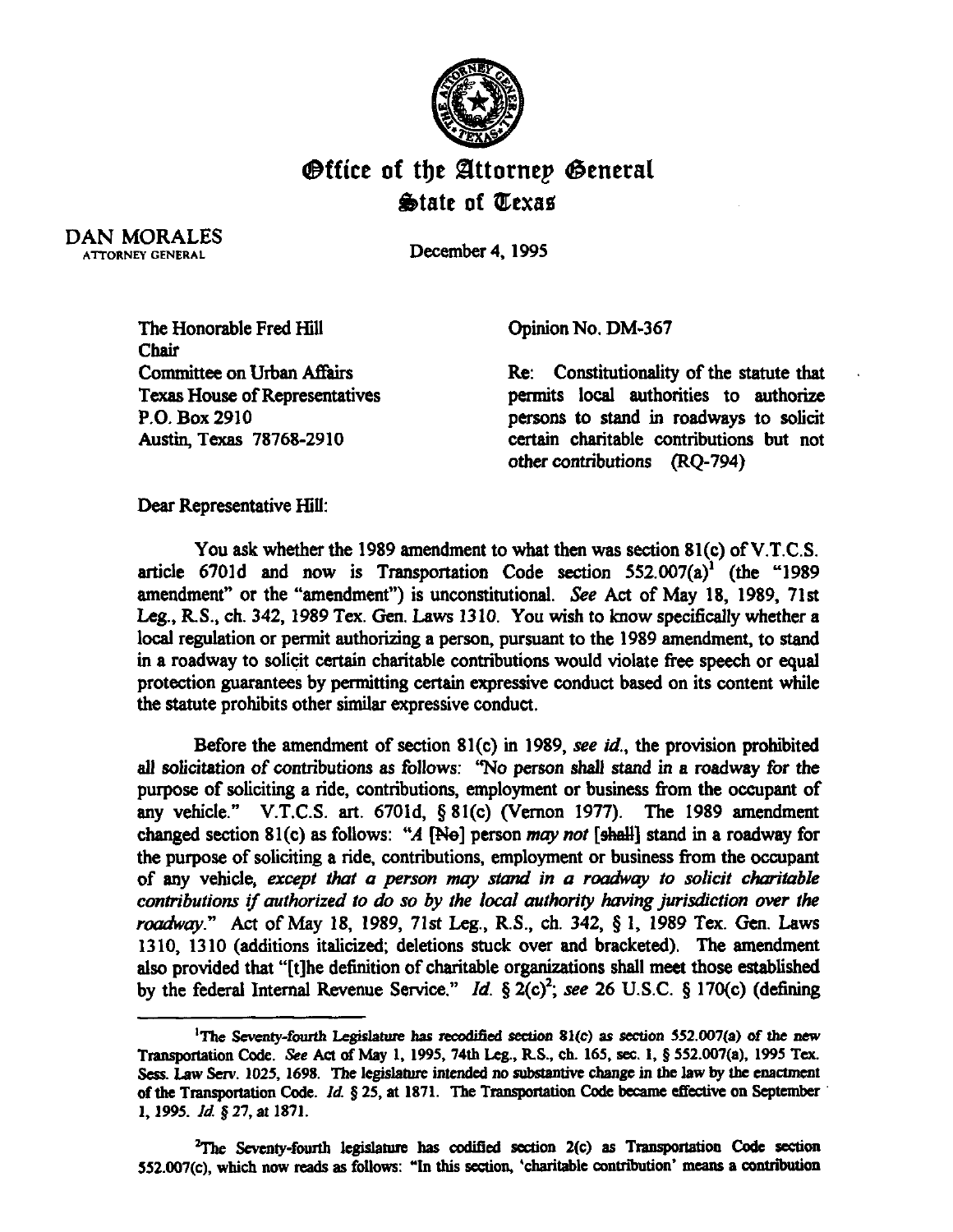*charitable contribution*). The 1989 amendment thus permits certain charitable solicitations if they are authorized by the local authority.

For the following reasons, we are of the opinion that the amendment is not valid under the First and Fourteenth Amendments of the Constitution unless the amendment's discrimination against all other solicitation is narrowly drawn and necessary to serve a compelling state interest. Because this determination involves questions of fact, we are unable to decide in an attorney general opinion whether the statute is unconstitutional.

The Fist Amendment's free speech guarantee protects solicitation of funds. *Eg., Village of Schaumberg v. Citizens for a Better Environment, 444 U.S. 620, 629 (1980).*<sup>3</sup> Even begging or panhandling is *sufficiently* communicative *to warrant* First *Amendment*  protection:

> Begging frequently is accompanied by speech indicating the need for food, shelter, clothing, medical care or transportation. Even without particularized speech, however, the presence of an unkempt and disheveled person holding out his or her hand or a cup to receive a donation itself conveys a message of need for support and assistance. We see little difference between those who solicit for organized charities and those who solicit for themselves in regard to the message conveyed. The former are communicating the needs of others while the latter are communicating their personal needs. Both solicit the charity of others. The distinction is not a significant one for First Amendment purposes.

Loper v. New York City Police Dep 't, 999 F.2d 699, 704 (2d Cir. 1993) (citation omitted).

Protected speech is subject, however, to a government's "power to preserve the property under its control for the use to which it is lawfully dedicated." Greer  $\nu$ . Spock. 424 U.S. 828, 836 (1976). The permissible extent of governmental regulation of access to

<sup>3</sup>In Village of Schaumburg, Justice White wrote for the Court as follows regarding the expressive characteristics of solicitation of money:

> Soliciting financial support is undoubtedly subject to reasonable regulation but the latter must be undertaken with due regard for the reality that solicitation is characteristically intertwined with informative and perhaps persuasive speech seeking support for particular causes or for particular views on economic. **political, or social issoes, and for the reality that without solicitation the flow of**  such information and advocacy would likely cease. Canvassers in such contexts are necessarily more than solicitors for money.

<sup>(</sup>footnote continued)

to an organization defined as charitable by the standards of the United States Internal Revenue Service." See sec. 1, § 552.007(c), at 1698.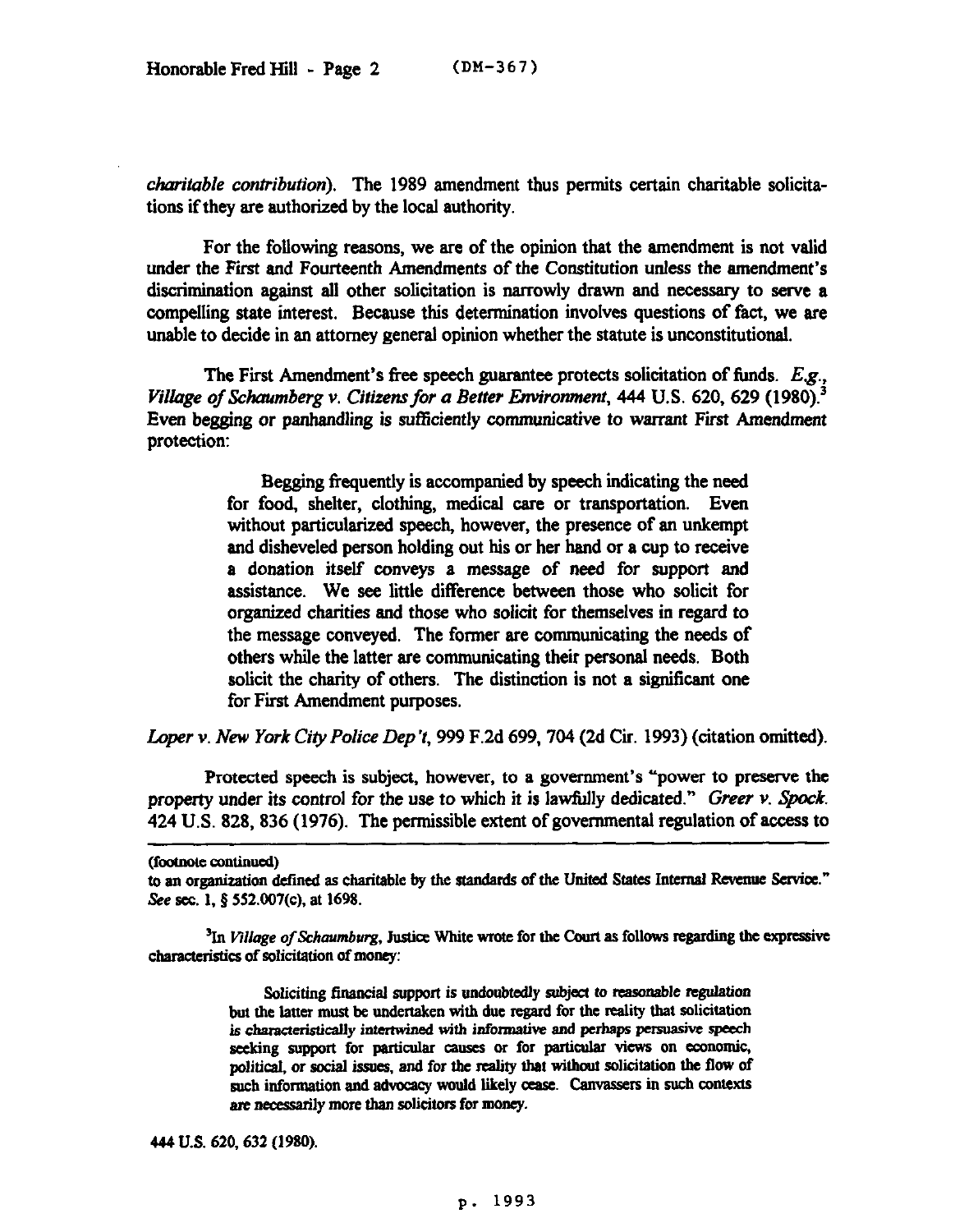its property for speech purposes varies depending *on* the nature of the forum. *Cornelius v. NAACPLegalDefense &E&c. Fund. Inc., 473* U.S. 788, 800 (1985).

> The Supreme Court has developed three categories to analyze expressive conduct in varying public forums, namely: 1) the traditional public forum; 2) the quasi-public forum; and 3) the nonpublic forum. Traditional public forums include those places historically devoted to assembly and debate; quasi-public forums consist of places the state has designated for open public discourse. A state may regulate expressive conduct occurring in either of these forums if the state demonstrates a compelling interest or implements a valid time, place, and manner restriction. The third category involves non-public forums, such as municipal buses or military bases, within which the state may regulate expressive conduct if the regulation is rationally based and content neutral.

*V?densueh v. Aquino, 853* S.W.2d 512, 516-17 (Tex. 1993) (Gonzales, J., dissenting) (citations omitted).

It is settled law that streets are traditional public forums. *E.g., United States v. Grace,* 461 U.S. 171, 177 (1983). A governmental authority has the responsibility to impose nondiscriminatory restrictions necessary to promote movement on streets, and such restrictions "cannot be disregarded by the attempted exercise of some civil right which, in other circumstances, would be entitled to protection." Cox v. Louisiana, 379 U.S. 536, 554-55 (1965). The Supreme Court has set forth the constitutional standards applicable to regulation of speech in streets and parks as follows:

> In places which by long tradition or by government fiat have been devoted to assembly and debate, the rights of the state to limit expressive activity are sharply circumscribed. At one end of the spectrum are streets and parks which "have immemorially been held in trust for the use of the public and, time out of mind, have been used for purposes of assembly, communicating thoughts between citizens, and discussing public questions." In these quintessential public forums, the government may not prohibit all communicative activity. For the state to enforce a content-based exclusion it must show that its regulation is necessary to serve a compelling state interest and that it is narrowly drawn to achieve that end. The state may also enforce regulations of the time, place, and manner of expression which are content-neutral, are narrowly tailored to serve a significant government interest, and leave open ample alternative channels of communication.

Perry Educ. Ass'n v. Perry Local Educators' Ass'n, 460 U.S. 37, 45 (1983) (quoting Hague v. CIO, 307 U.S. 496,515 (1939)) (citations omitted).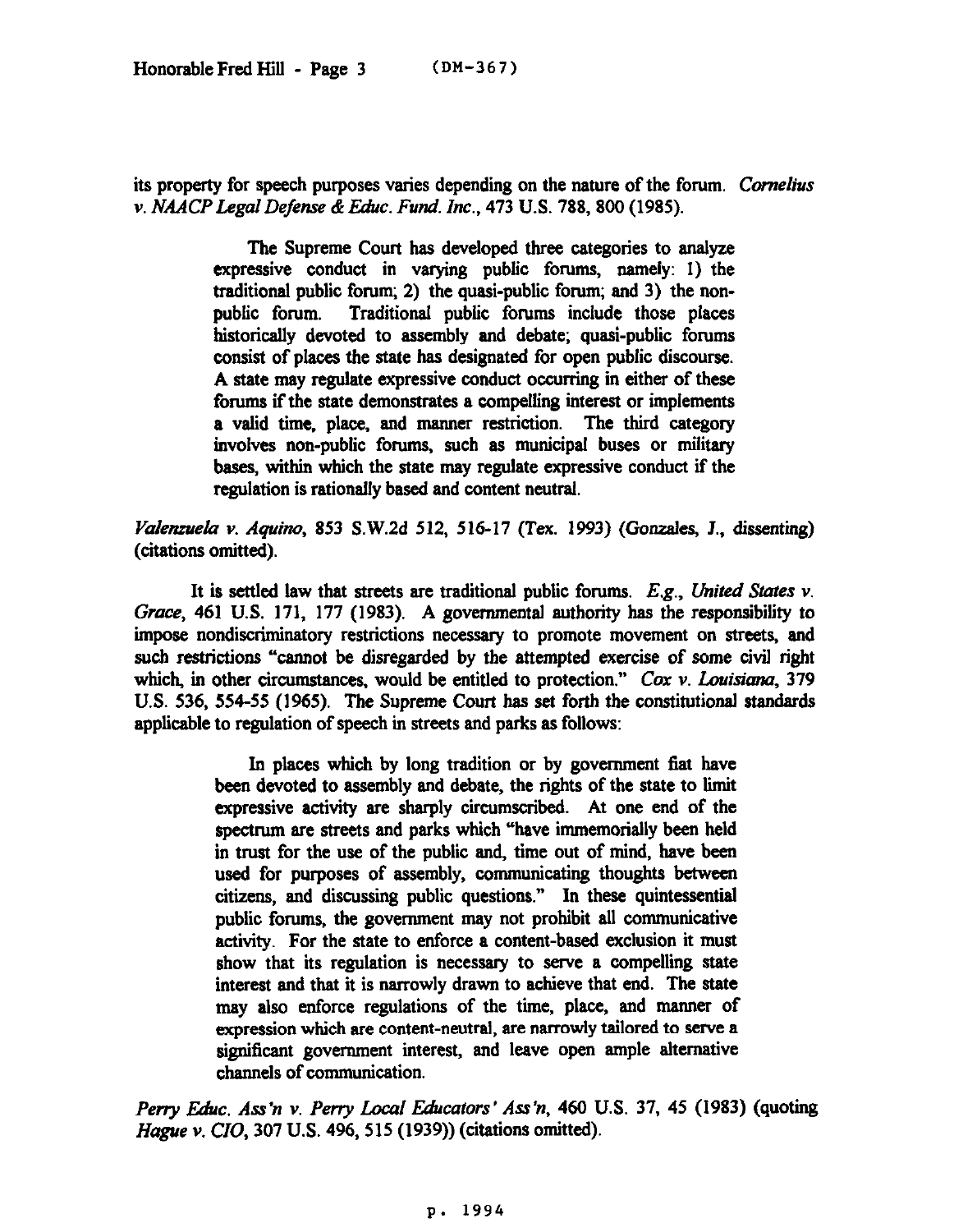The first standard quoted above from *Perry,* the one applicable to content-based exclusions, appears to be essentially the same as the standard applicable under the Equal Protection Clause of the Fourteenth Amendment. The Supreme Court held in Carey  $v$ . *Brown*, 447 U.S. 455, 461-62 (1980): "When government regulation discriminates among speech-related activities in a public forum, the Equal Protection Clause mandates that the legislation be finely tailored to serve substantial state interests, and the justifications offered for any distinctions it draws must be carefully scrutinized." If the State classifies persons in a manner that discriminatorily affects their exercise of fundamental rights, it must show a compelling interest to justify the classification. *See Dunn v. Blumstein*, 405 U.S. 330, 335-36 (1972). Free speech rights are fundamental; therefore the compellinginterest test applies to classifications based on speech. *City of Angeles Mission Church v. City of Houston, 716 F. Supp. 982, 986 (S.D. Tex. 1989); <i>Houston Chronicle Publishing* Co. v. City of Houston, 620 S.W.2d 833, 838 (Tex. Civ. App.--Houston [14th Dist.] 1981, no writ). To pass muster under the Equal Protection Clause, the State must also show that the classification is necessary to promote the compelling interest. *City of Angeles Mission Church,* 716 S. Supp. at 986; *Houston Chronicle Publishing Co., 620*  S.W.2d at 838; see Dunn, 405 U.S. at 337.

With these principles in mind, we now proceed to analyze the amendment's exception of certain charitable contributions from its general prohibition against solicitation of contributions.<sup>4</sup> Transportation Code section 552.007(a) restricts both the

In International Society for Krishna Consciousness of New Orleans, Inc. v. City of Baton Rouge, 876 F.2d 494 (5th Cir. 1989), the court upheld, as a valid place restriction under the First Amendment, a city and parish ordinance that completely banned solicitation of employment, business, or charitable contributions from occupants of vehicles by persons on streets or roadways or on shoulders or neutral grounds of streets or roadways. Disagreeting with the argument that the ordinance was not narrowly tailored because it applied to all streets and roadways without regard to traffic speed, width of neutral ground, or presence of stop signals, the court found that the evidence supported the trial court's finding that there was no way to make solicitation safe on any street or roadway. *Id.* at 498.

Likewise, in *ACORN Y. Ciry of Phoenix, 798* F.2d 1260 (9th Cir. 196%). the court upheld., as a valid place restriction, a Phoenix ordinance that prohibited standing on a street or highway and soliciting employment, business, or contributions from vehicle occupants. The court concluded that the ordinance was narrowly tailored based on the trial court's finding that the mere presence on the roadways of persons soliciting contributions and distributing literature posed a safety hazard. *Id.* at 1270. Although the city's evidence did not directly refute all of ACORN's evidence that purportedly showed many specific intersections where solicitation could occur safely, the court found support in the record for the trial ooort's finding based on testimony that solicitation generally posed a tmfIic hazard. *Id.* a1 1269-70.

Compare *Houston Chronicle Publishing Co. v. City of Houston, 620 S.W.2d 833 (Tex. Civ.* App.-Houston [14th Dist.] 1981, no writ), in which the court concluded that a Houston ordinance that banned sales of newspapers to occupants of vehicles located in a street or on any other public property was unconstitutionally overbroad under the First Amendment because it applied to all "motor vehicles located

<sup>&</sup>lt;sup>4</sup>You do not question, and we do not consider, the constitutionality of the general prohibition of section 552.007(a) against standing in a roadway to "solicit<sup>[]</sup> a ride, contributions, employment or business from the occupant of any vehicle." We assume for purposes of your request that the prohibition is constitutionally valid. We note that the following cases deal with similar prohibitions: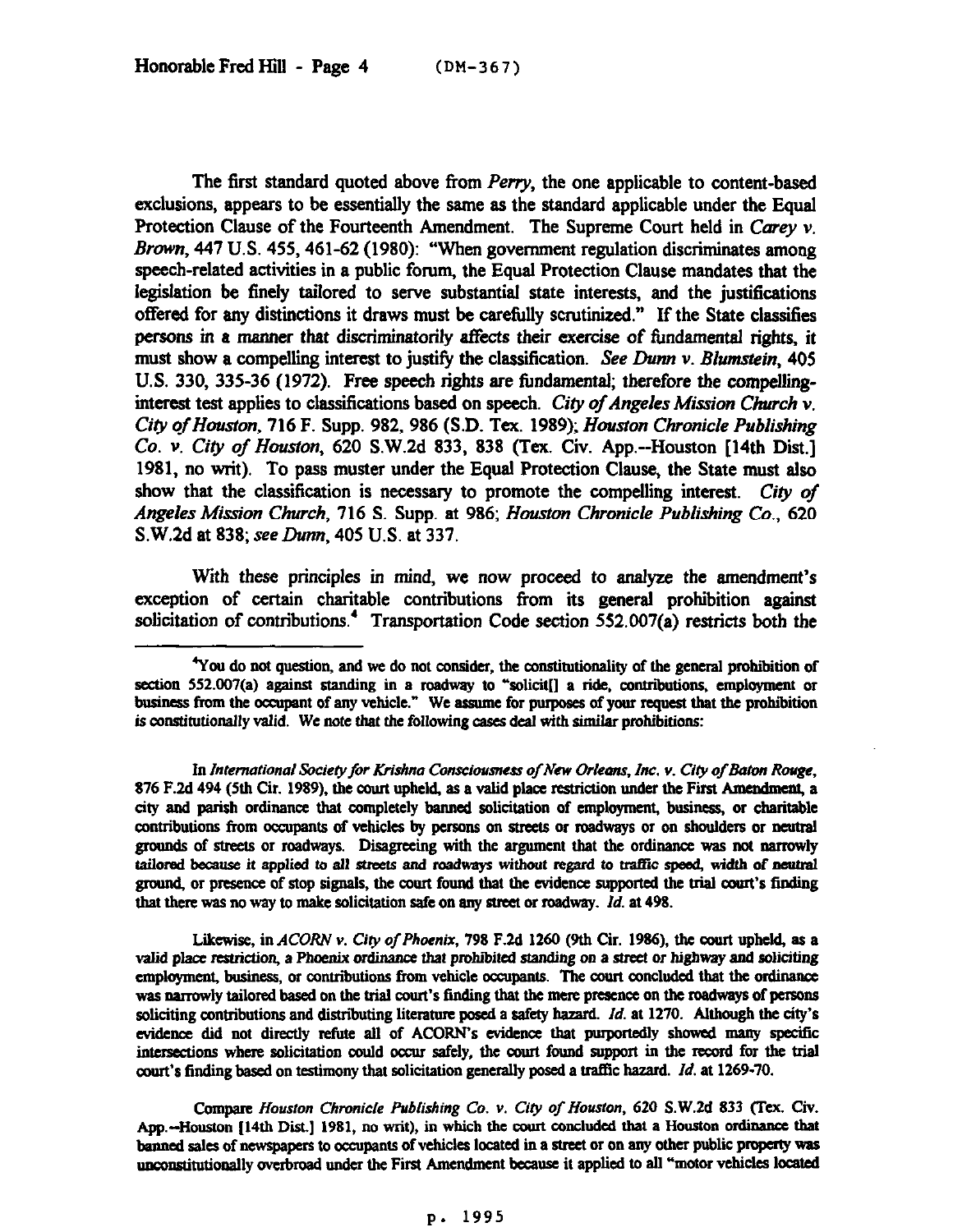place ("in a roadway") and the manner ("from the occupant of any vehicle") of speech. Therefore, the contribution-solicitation portion of section  $552.007(a)$  can be valid only if it passes one of two tests: (1) it is "content-neutral, [is] narrowly tailored to serve a significant government interest, and leave[s] open ample alternative channels of communication," *Perry Educ. Ass'n*, 460 U.S. at 45 (collecting authorities), or (2) it "is necessary to serve a compelling State interest and . . . is narrowly drawn to achieve that interest," *Cornelius, 473* **U.S. at 800;** *Peny Educ. Ass'n, 460* U.S. at 45.

For purposes of the first test, "content-neutral" speech restrictions are "those that 'are *justified* without reference to the content of the regulated speech.' Virginia *Pharmacy Bd. v. Virginia Citizens Consumer Council, Inc., 425* U.S. 748, 771, 96 S. Ct. 1817, 1830, 48 L. Ed.2d *346* (1976) (emphasis added)." *Cify of Renton v. Playtime*  Theatres, Inc., 475 U.S. 41, 48 (1986). Thus, for example, an ordinance that prohibits adult movie theaters from locating within a certain distance from homes, churches, parks, or schools may pass muster if the restriction is aimed at preventing crime, protecting retail business, maintaining property values, and dealing with other secondary effects of the theaters rather than suppressing the showing of adult movies because they are controversial or objectionable. See id.

We believe the 1989 amendment fails the first test as a matter of law because it is content-based. The amendment describes permissible solicitation in terms of the subject of the solicitation, that is, charitable contributions. Furthermore, although the question of content-neutrality will usually involve factual analysis, we believe that the discrimination between charitable solicitation and other solicitation simply cannot be justified under any set of facts without reference to the content of the solicitation. Generally, solicitation of contributions from vehicle occupants poses substantial traffic safety concerns:

> Unlike oral advocacy of ideas, or even the distribution of **literature,**  successful solicitation requires the individual to respond by searching for currency and passing it along to the solicitor. Even after the solicitor has departed, the driver must secure any change returned, replace a wallet or close a purse, and then return proper attention to the full responsibilities of a motor vehicle driver. The direct personal solicitation from drivers distracts them from their primary duty to watch the traffic and potential hazards in the road, observe all traffic control signals or warnings, and prepare to move through the **intersection.**

*ACORN v. City of Phoenix, 798* F.2d 1260, 1269 (9th Cii. 1986). These. wncerns are no less substantial when the solicited contribution is intended for a qualified charitable

**<sup>(</sup>foomotc amtinucd)** 

on public property, including residential neighborhoods regardless of the time of day or night and **regsrdless of whether the cars are moving, standing, parked or even not in the traflic lanes."** *Id. at 837.*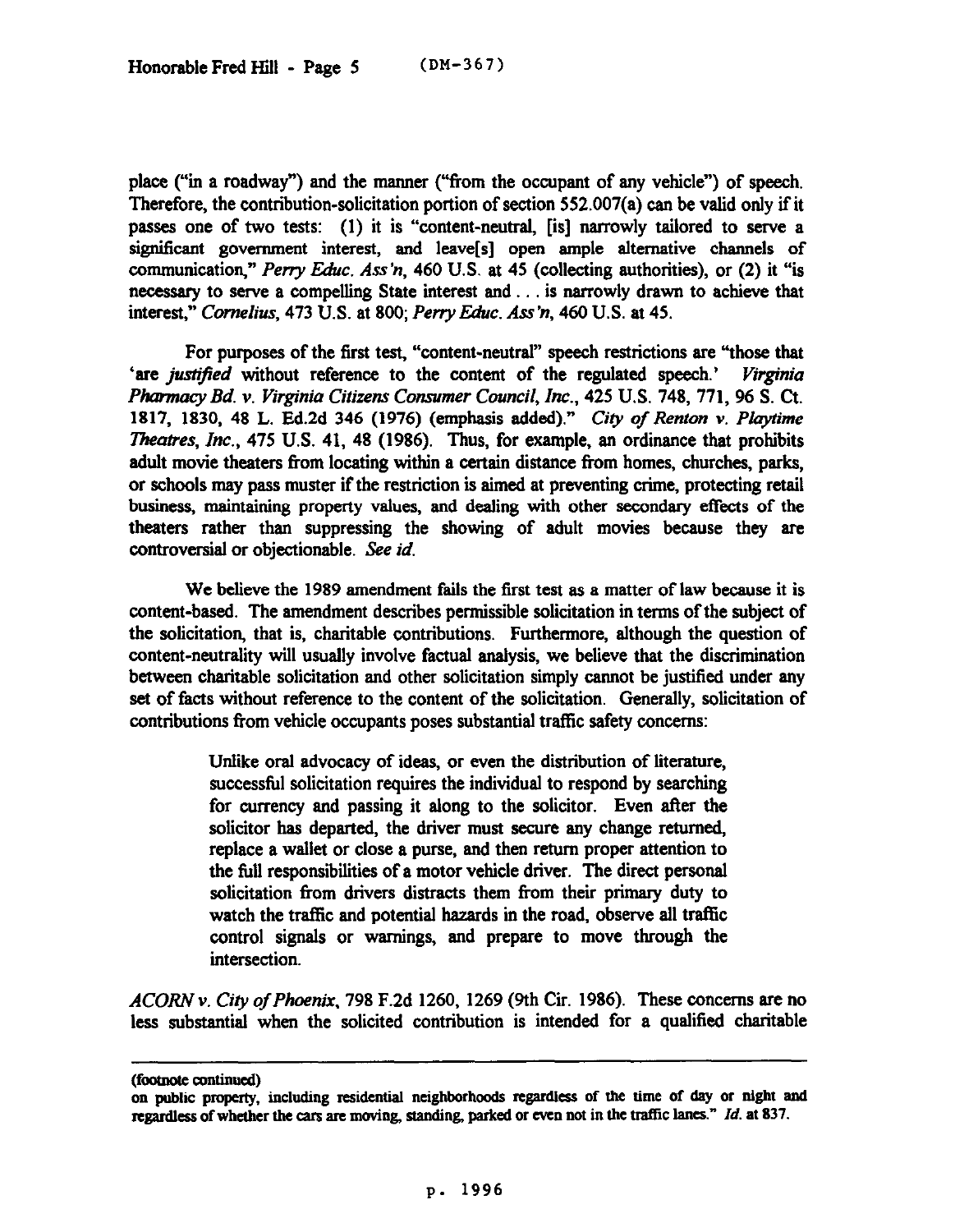organization under section 55 2.007(a). The only justification for the exception for charitable contributions-that the benefit accruing from collection of charitable funds outweighs the risk of harm from allowing solicitors to stand in traffic lanes-is based on the *primary* impact of the solicitation, not on any relatively more adverse secondary effects of other solicitation. Put another way, such a justification is based on impermissible discrimination between subjects of speech based on perceived differences in the value of the messages themselves. Because the 1989 amendment fails the contentneutrality prong of the test for time, place, and manner restrictions, we need not consider the other two prongs of the first test: whether the restriction is narrowly tailored to serve a significant government interest and leaves open ample alternative channels of communication.

We therefore now consider whether the 1989 amendment passes the second test set forth above. As a content-based prohibition on solicitation, the amendment must be narrowly drawn and necessary to achieve a compelling state interest. See Perry Educ. *Ass'n, 460* U.S. at 46; *Widmar v. Vinceni, 454* U.S. 263,269-70 (1981); *Dunn, 405* U.S. at 337; *City of Angeles Mission Church*, 716 F. Supp. at 986. The Supreme Court has engaged in "the most exacting scrutiny in cases in which a State undertakes to regulate speech *on the* basis of its *content." Widnar, 454* U.S. *at 276.* Questions of fact are integral to the determination of the necessity of this discriminatory prohibition to achieve a compelling interest and of its tailoring in achieving that interest. Because we are not authorized to determine questions of fact in an attorney general opinion, we may not decide whether the amendment passes the second test of its constitutionality.

## **SUMMARY**

The 1989 amendment to what then was section 81(c) of V.T.C.S. article 6701d and now is Transportation Code section 552.007(a) (the "amendment"), which amendment permits local authorities to authorize persons to stand in roadways to solicit certain charitable contributions but prohibits solicitation of other contributions, Act of May 18, 1989, 71st Leg., RS., ch. 342, 1989 Tex. Gen. Laws 1310, establishes a content-based speech restriction. The amendment therefore is not valid under the First and Fourteenth Amendments of the Constitution unless the provision's discrimination against all solicitation other than certain charitable solicitation is narrowly drawn and necessary to serve a compelling state interest.

Yours very truly,

DAN MORALES Attorney General of Texas